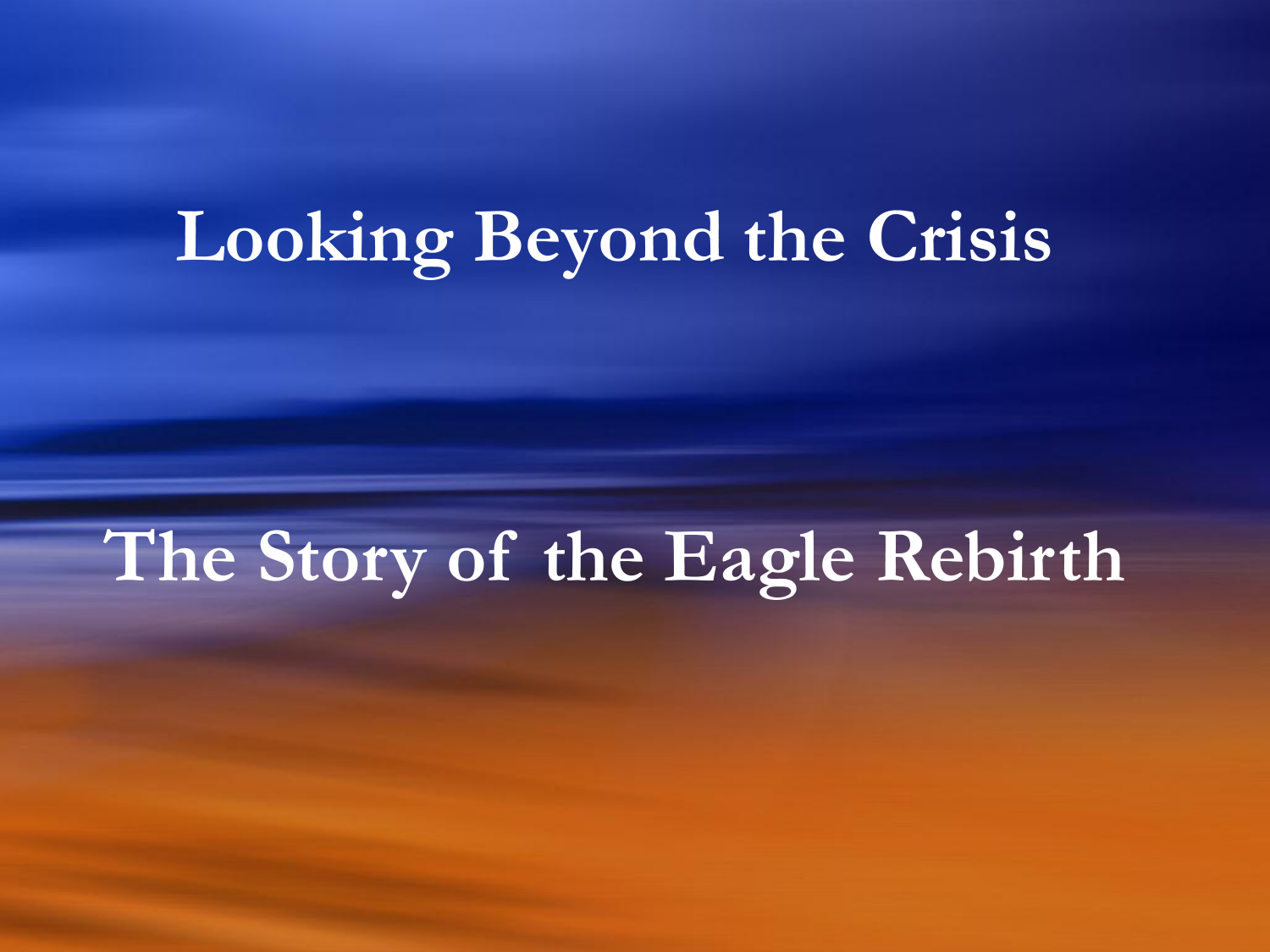**The eagle has the longest life-span of its species**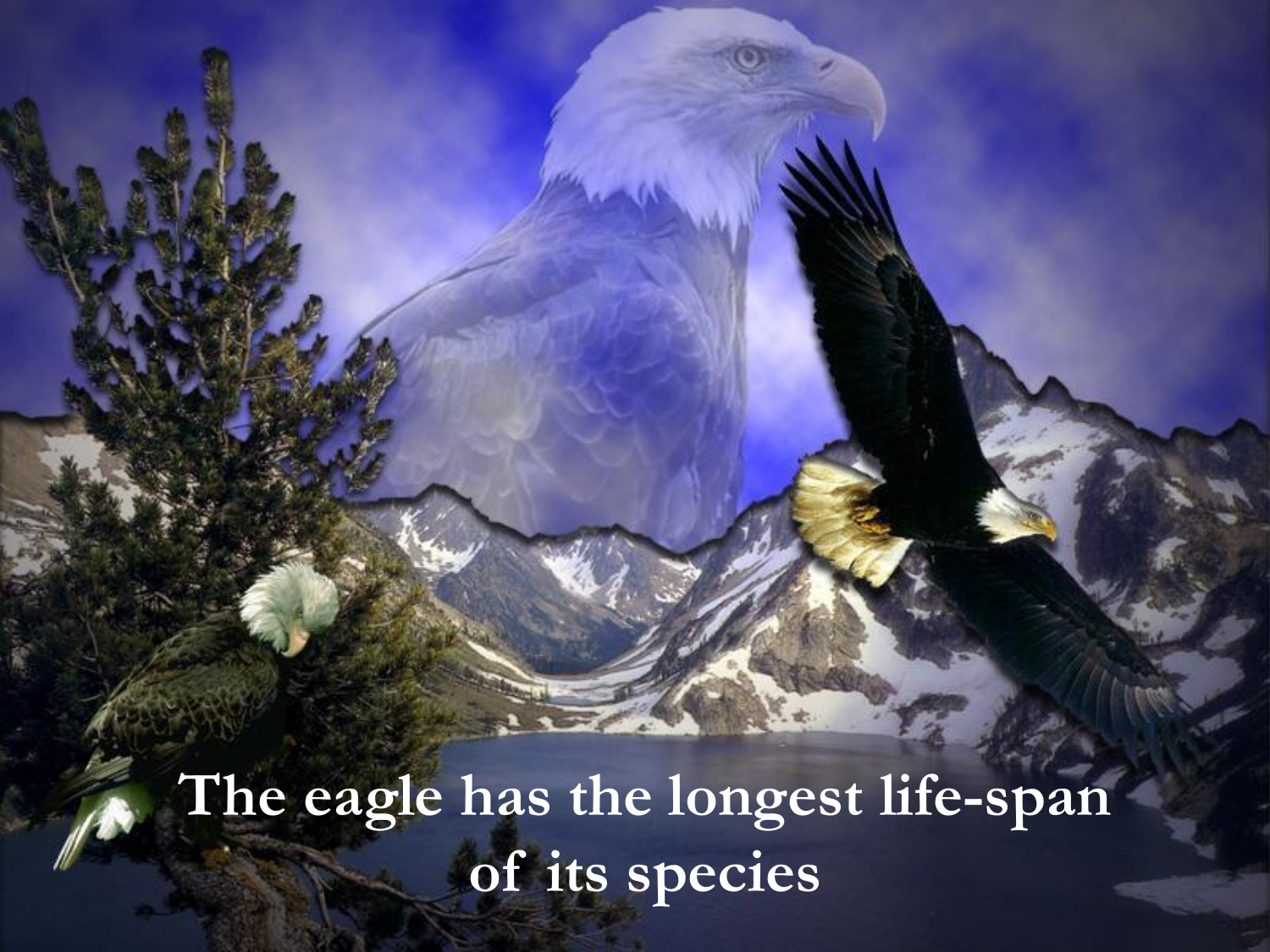#### **It can live up to 70 years**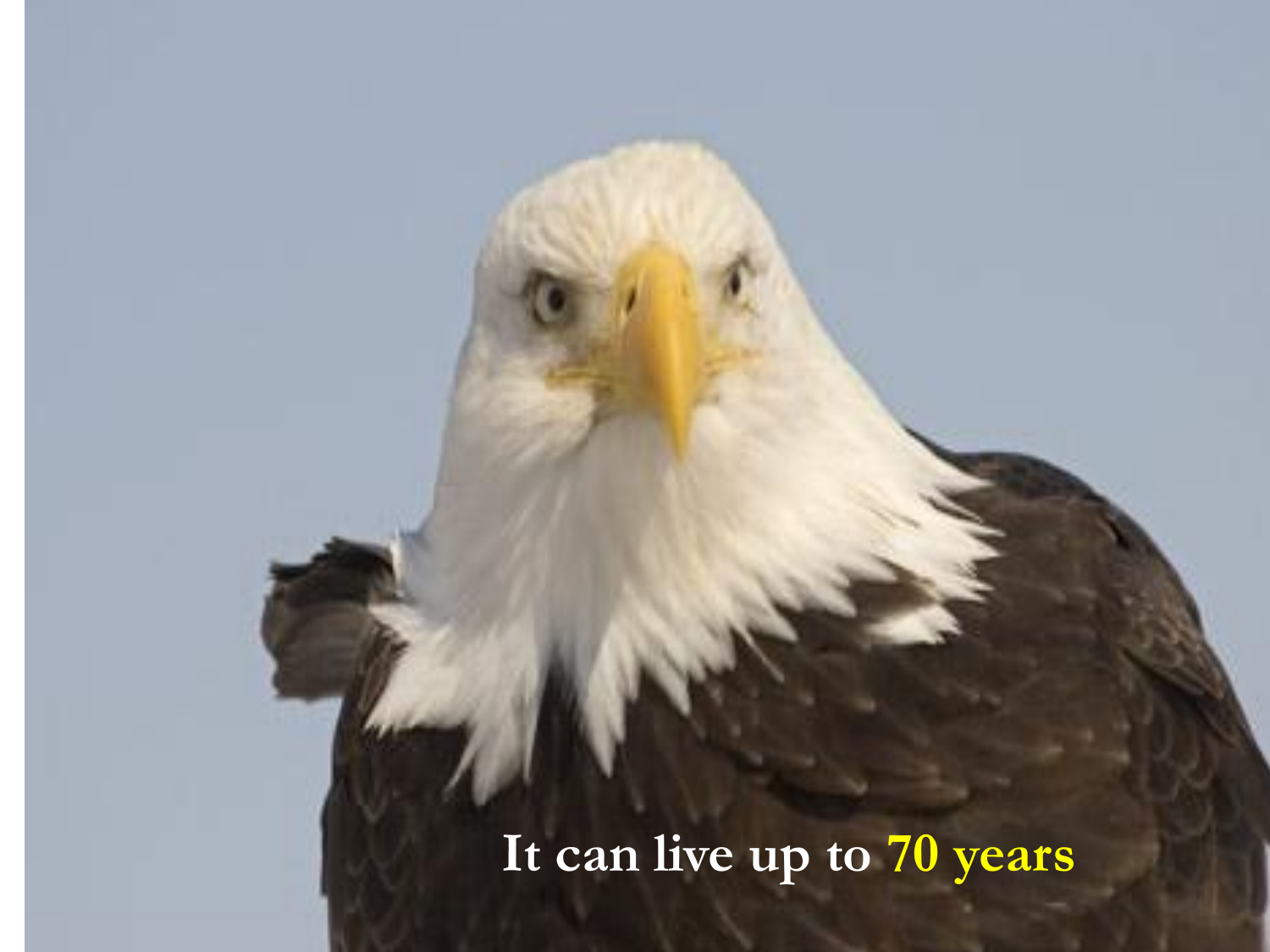#### **But to reach this age, the eagle must make a HARD DECISION**

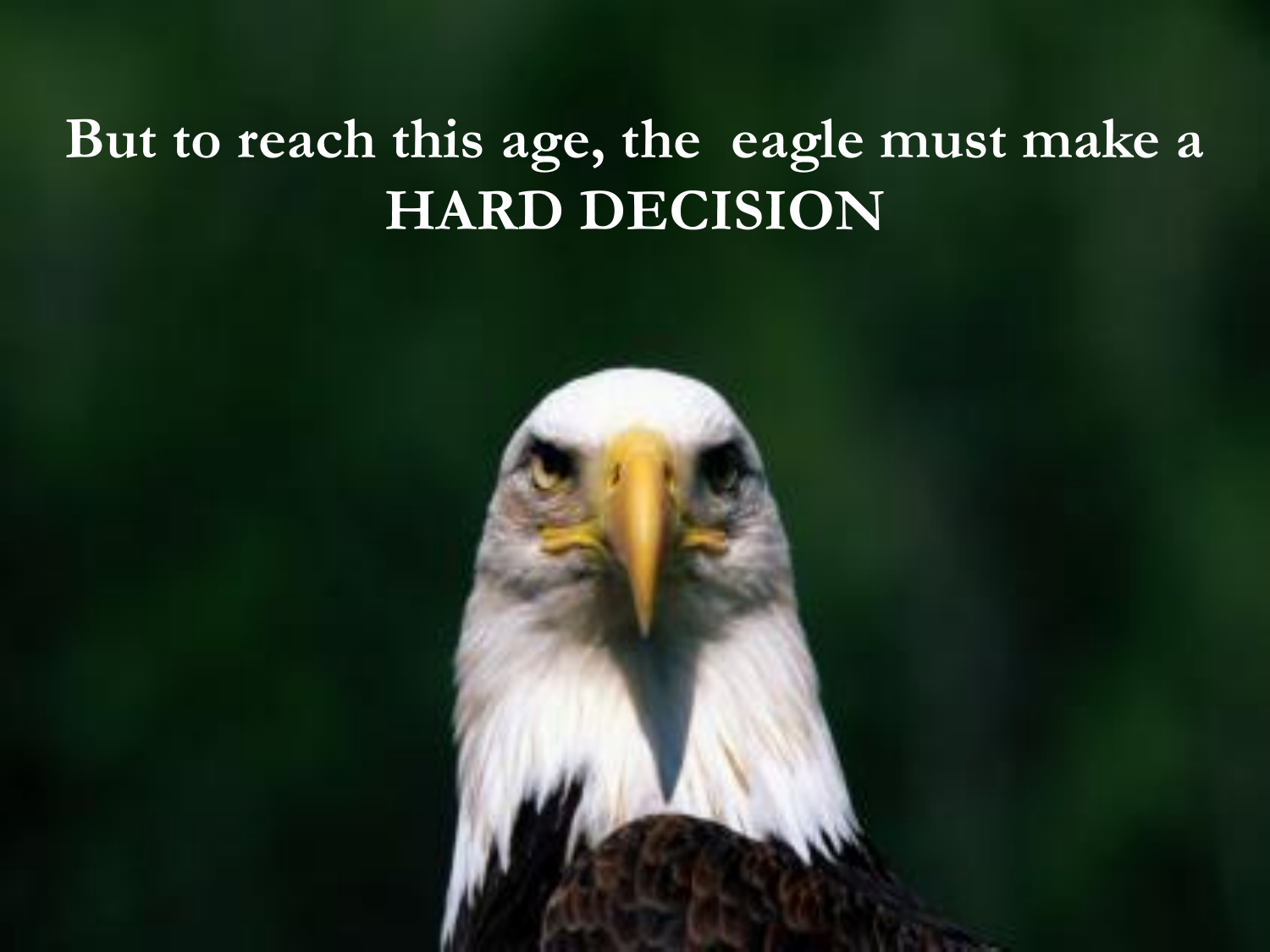#### **In its 40's**

Its long and flexible talons can no longer **grab prey for food**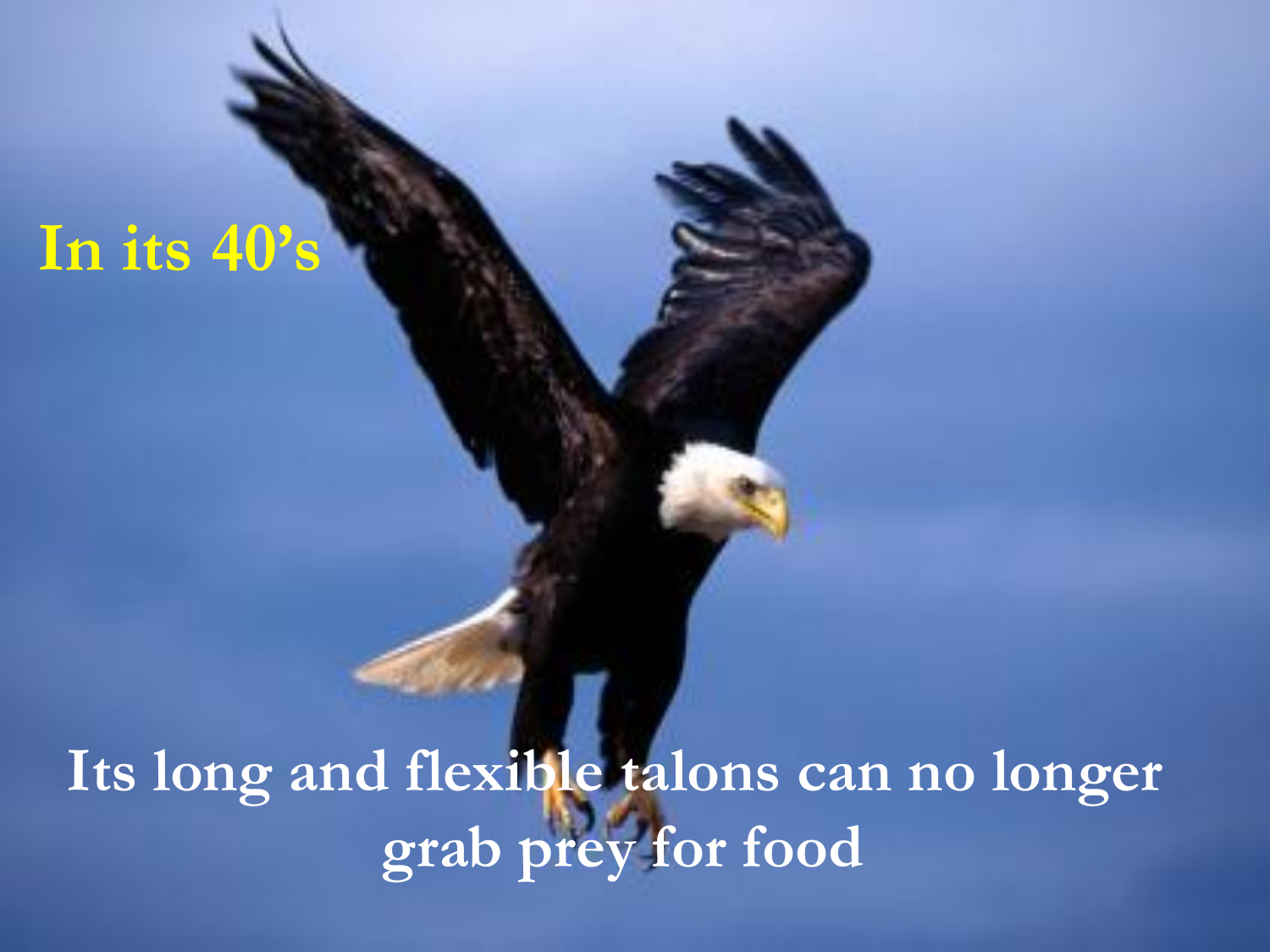#### **Its long and sharp beak becomes bent**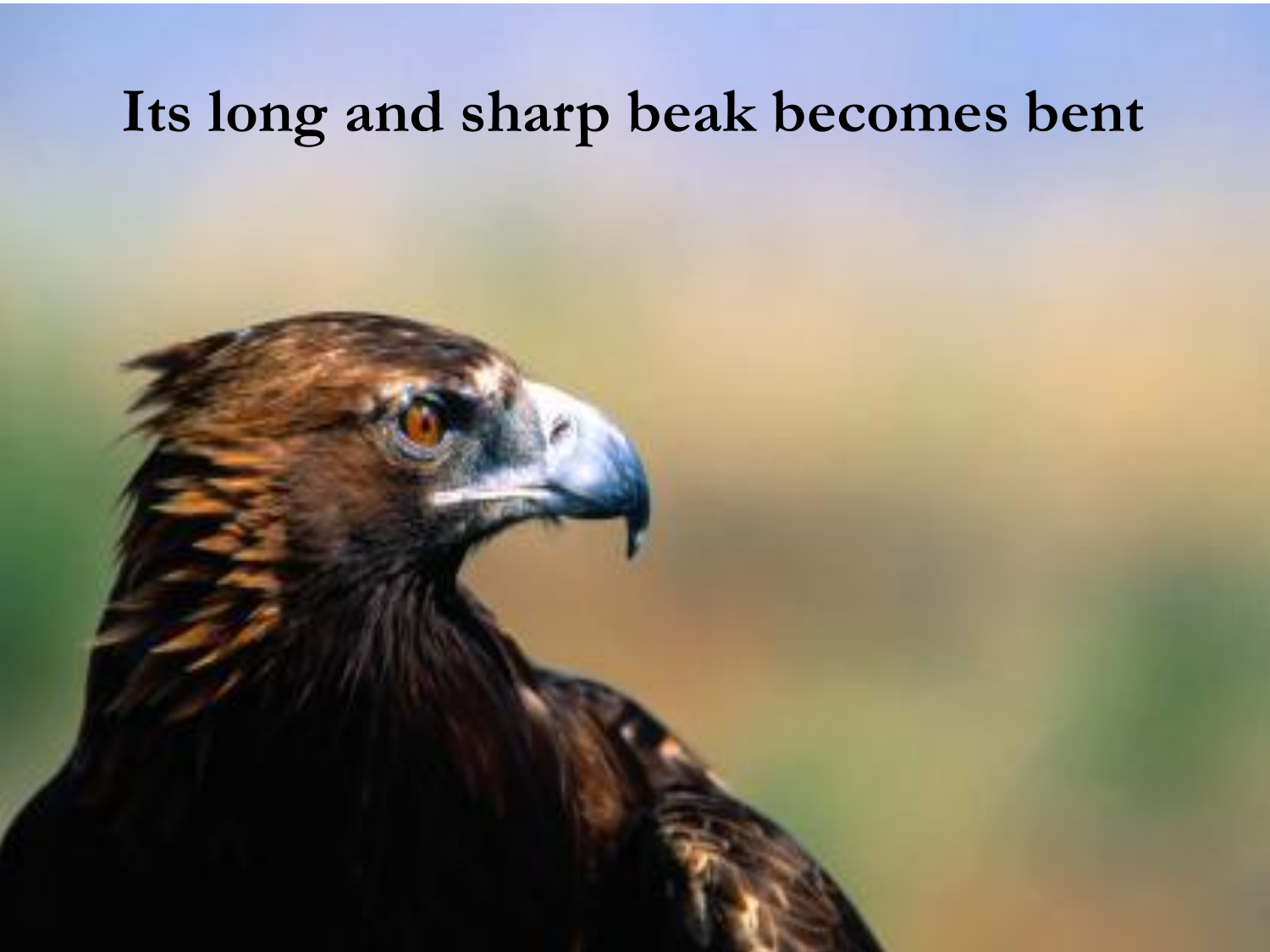## **Its ageing and heavy wings, due to their thick feathers, become stuck to its chest and make it difficult to fly**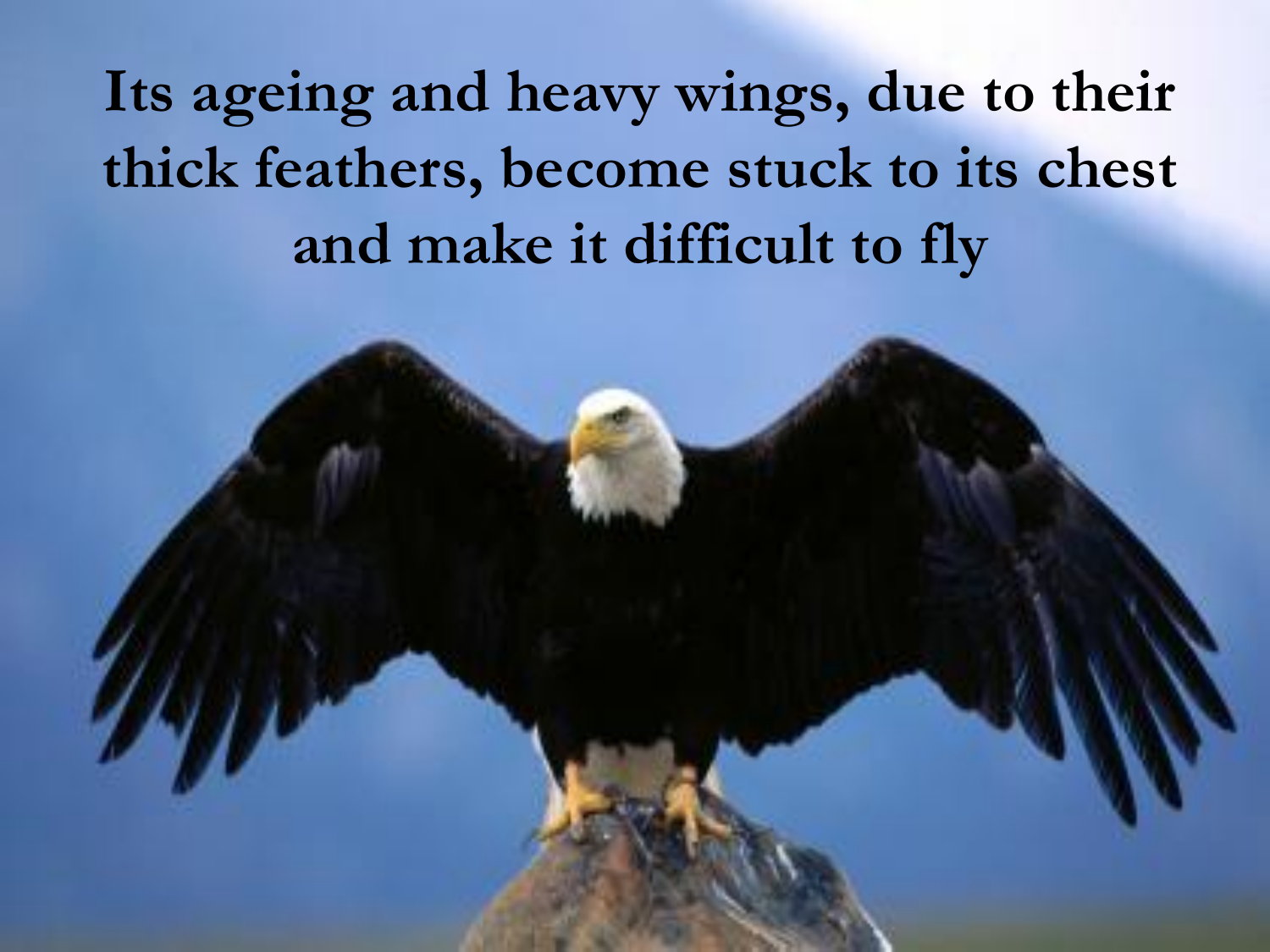#### **Then, the eagle is left with only two options:**

**Go through a painful process of change which lasts 150 days**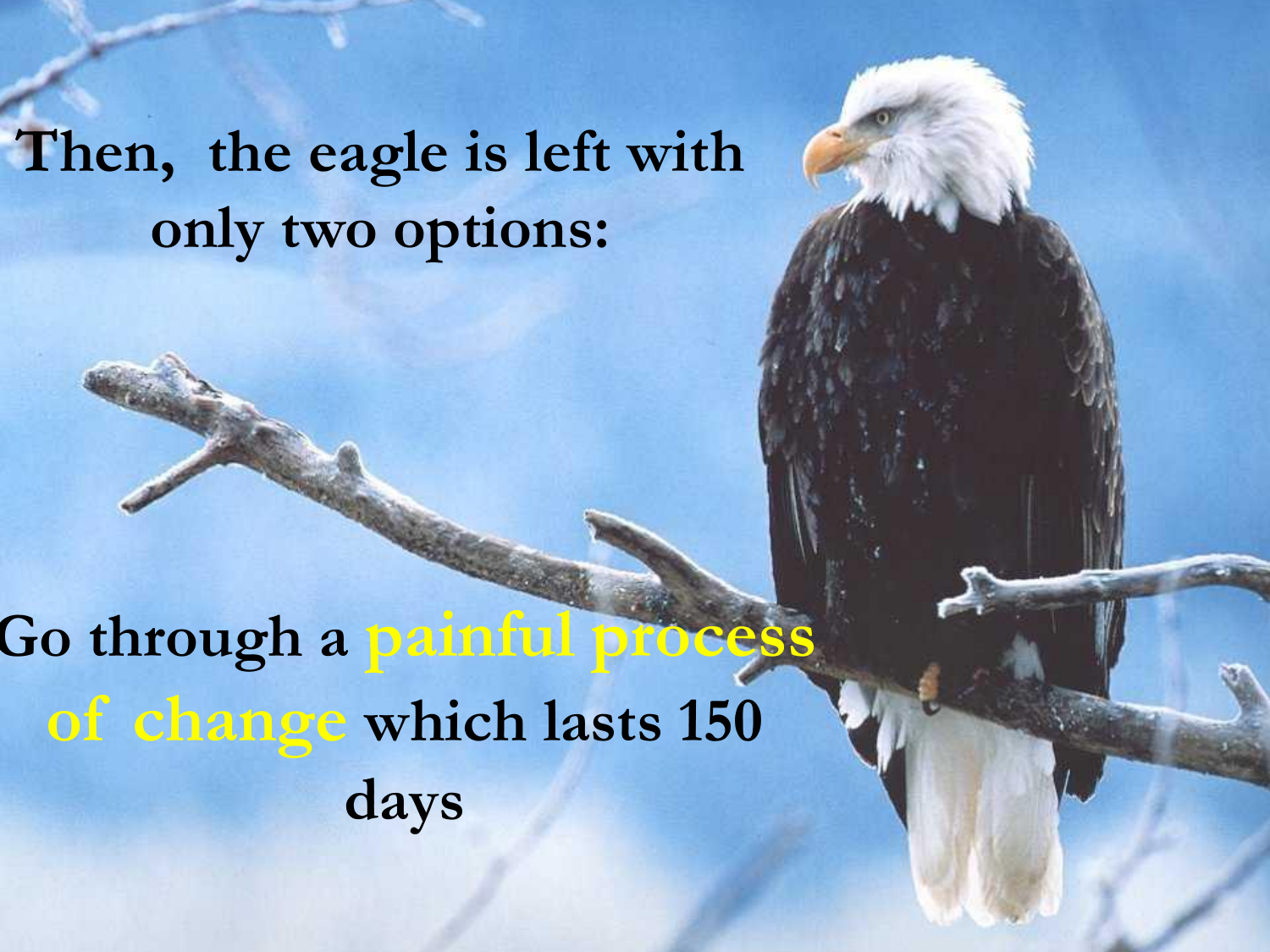### **Then, the eagle is left with only two options:**

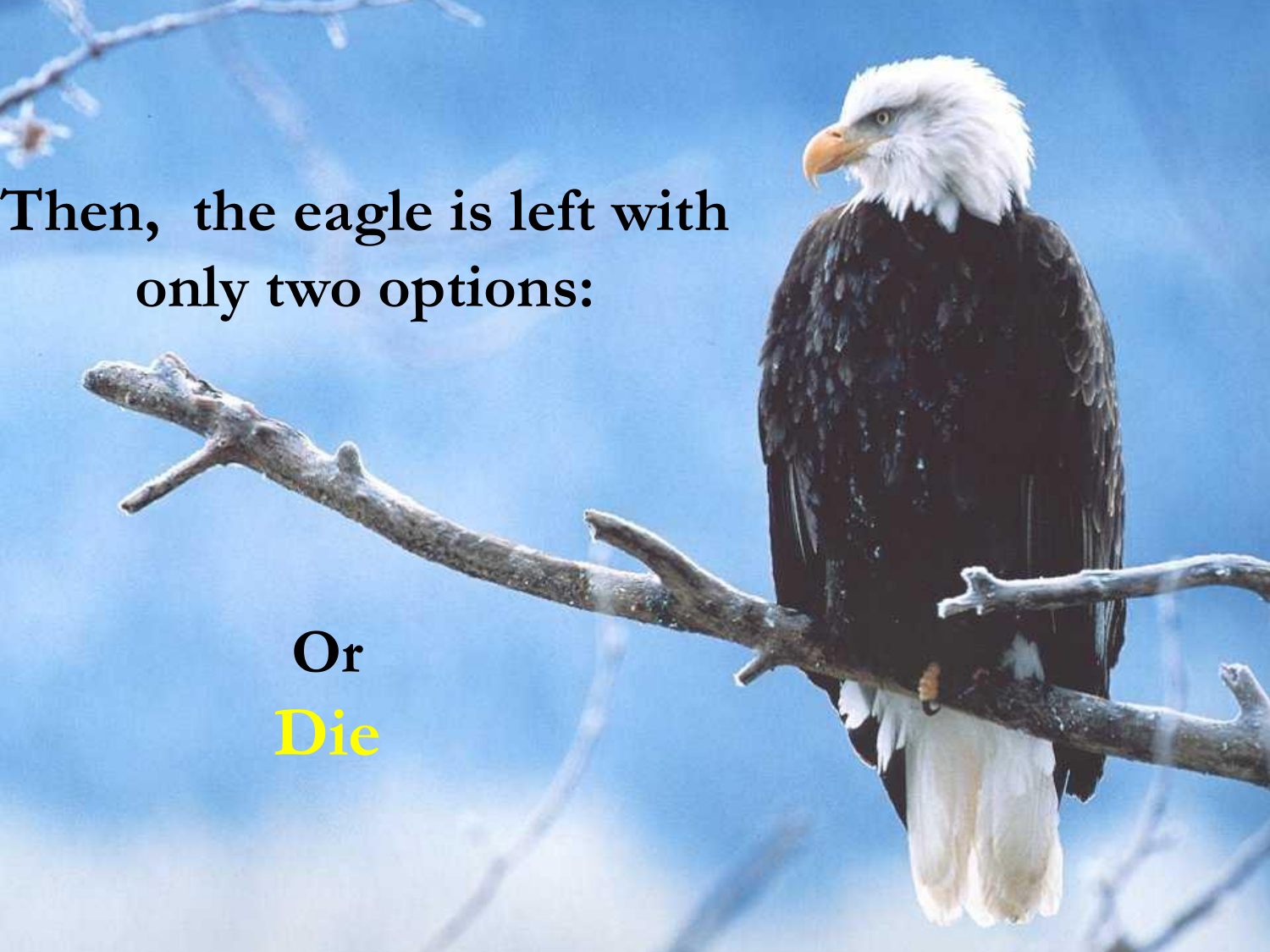**The change process requires that the eagle fly to a mountain top and sit on its nest**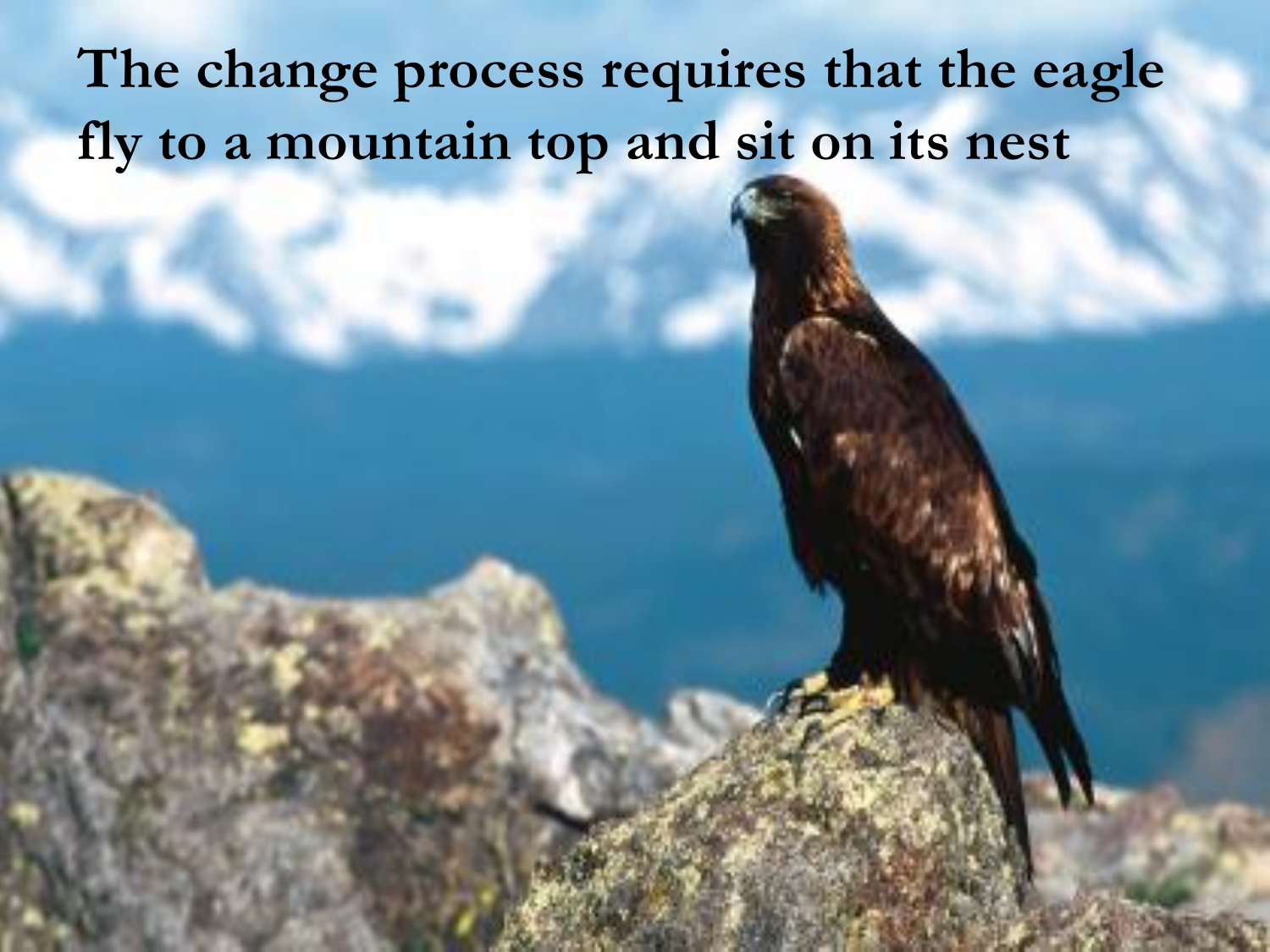## **There the eagle knocks its beak against a rock until it plucks it out**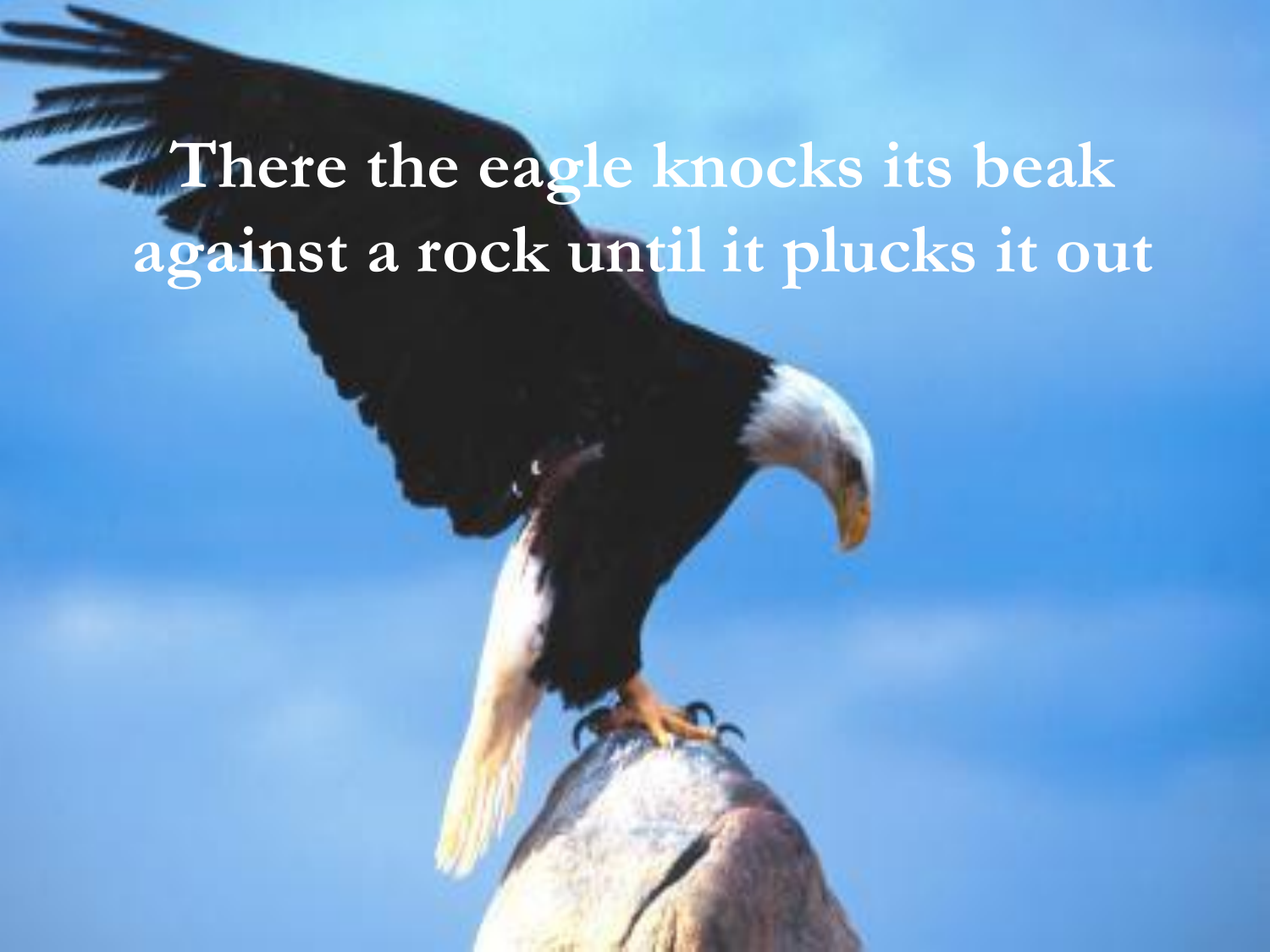### Then the eagle will wait for a new beak to **grow back and it will pluck out its talons**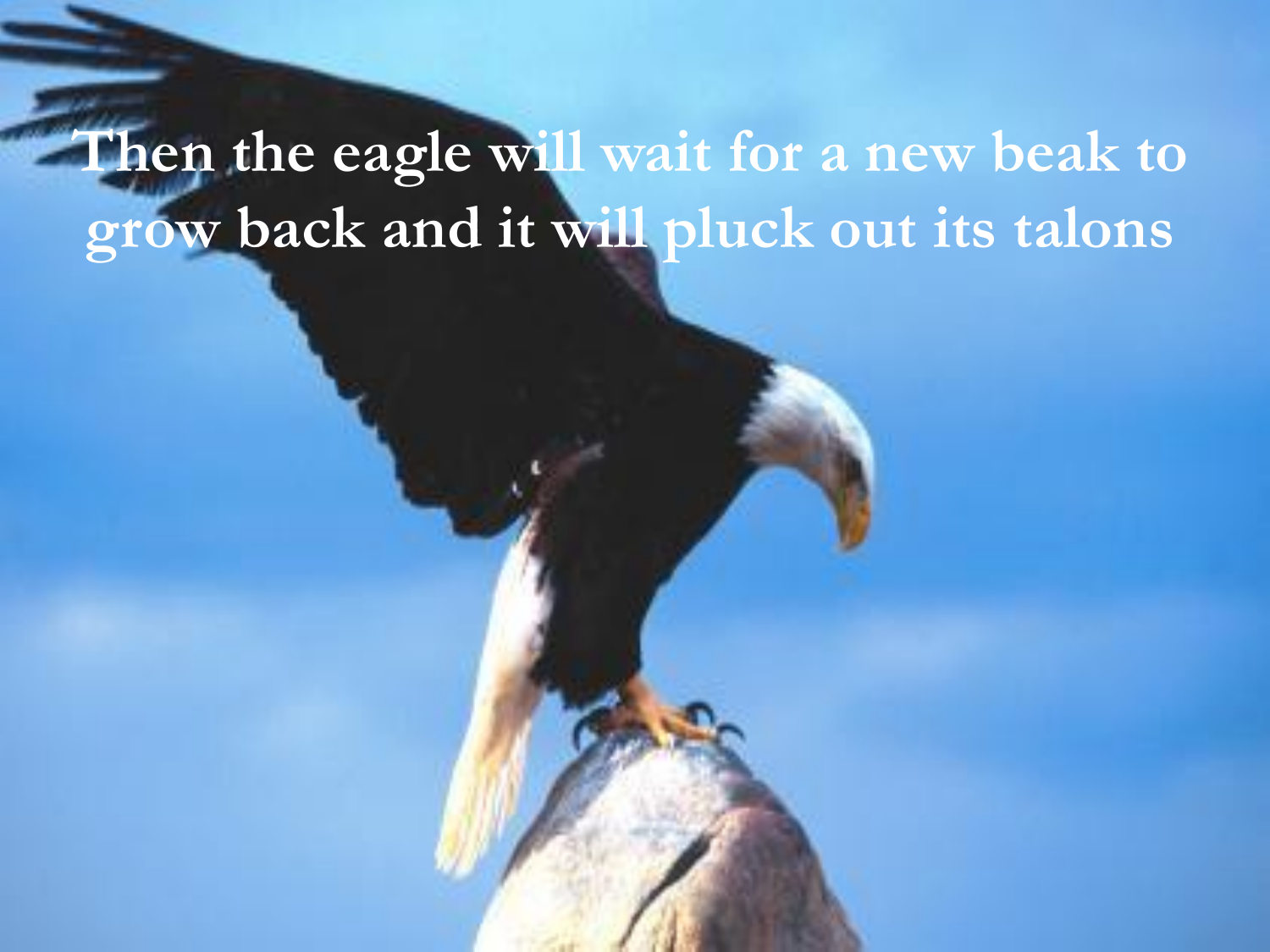When its new talons grow back, the eagle **starts plucking its old-aged feathers**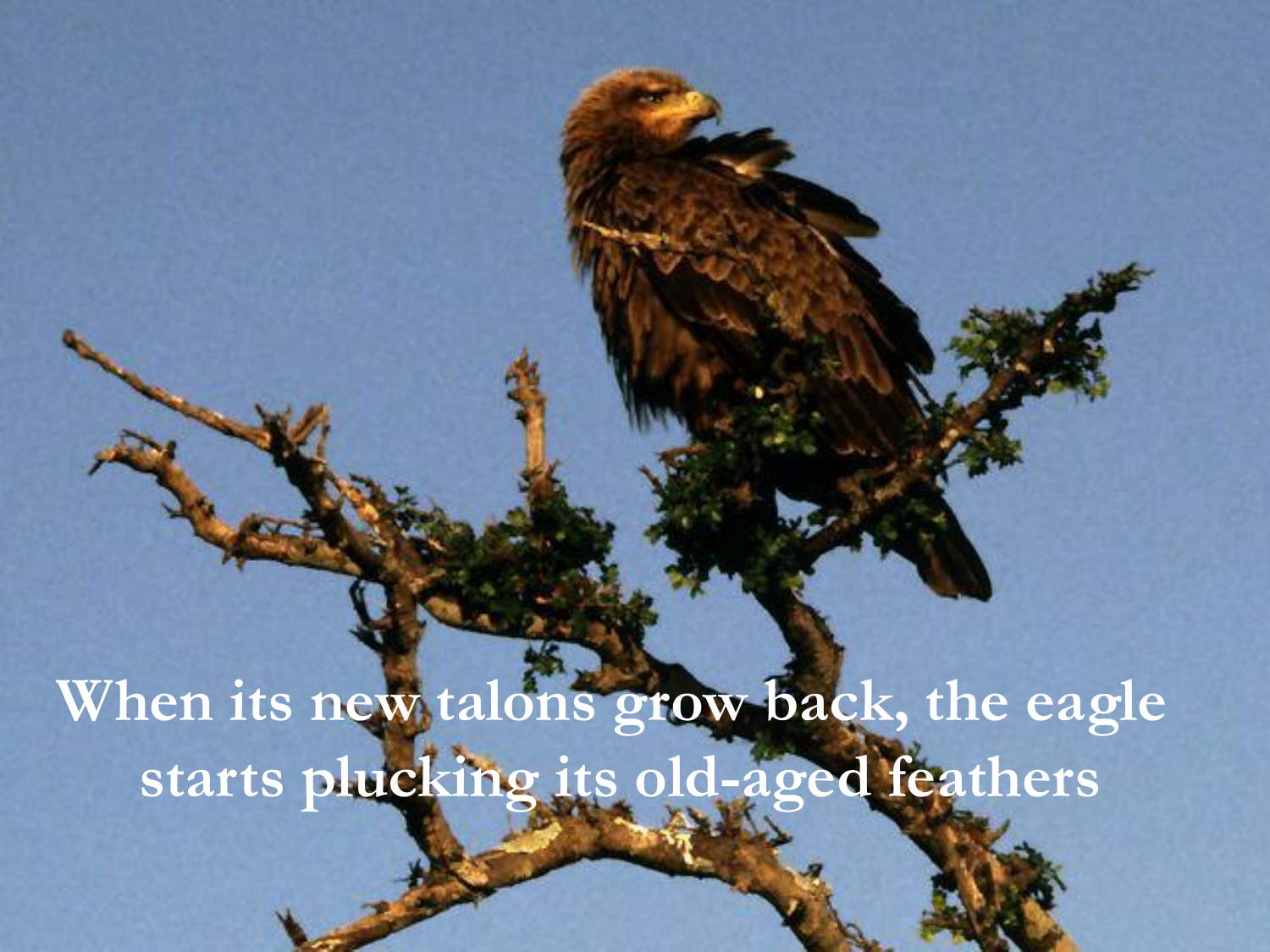#### **And after five months (150 days), the eagle takes its famous flight of rebirth and lives ...**

#### **... another 30 more years**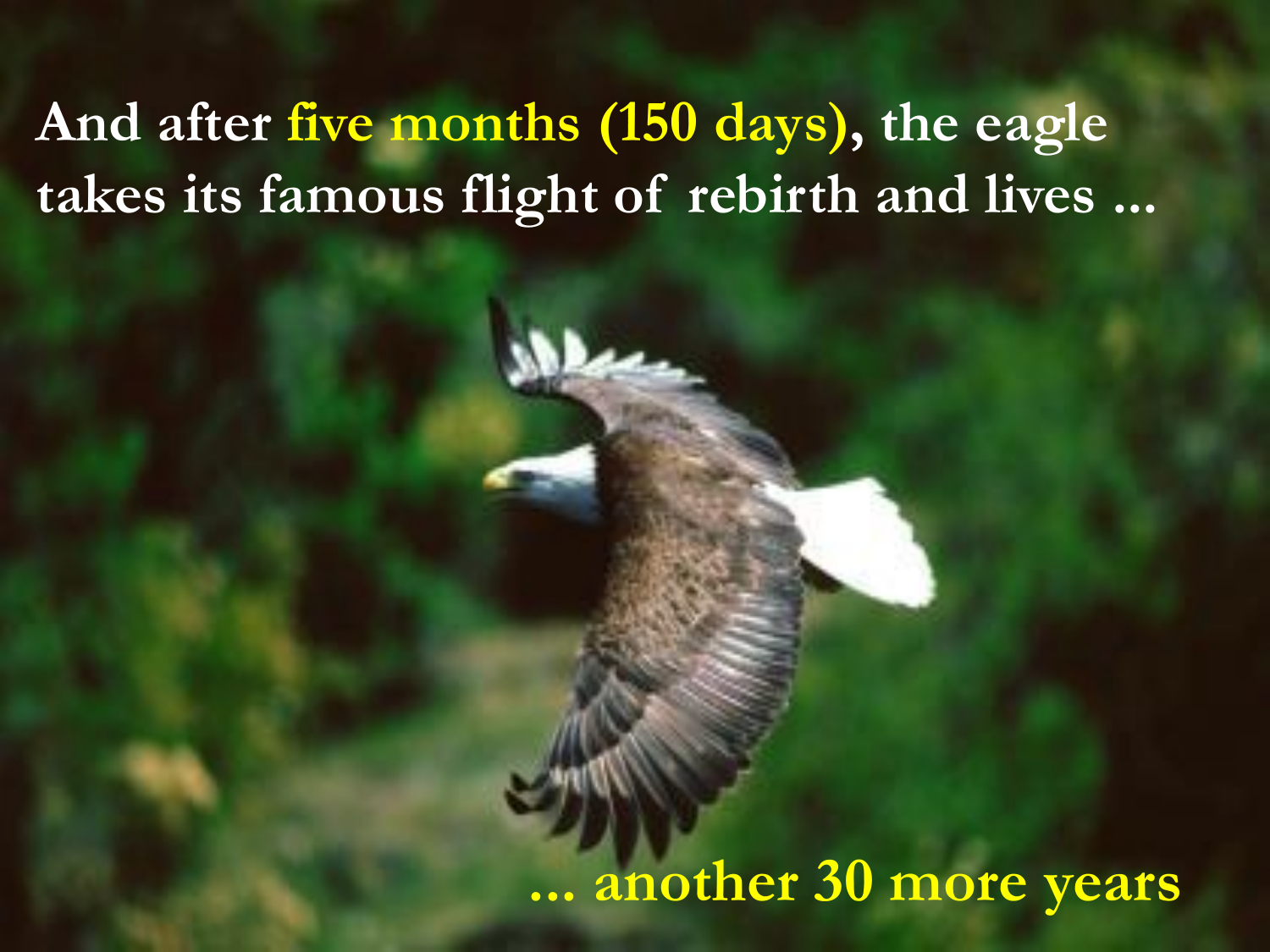### **In times of CRISIS our airlines like the eagle need a rebirth**

### **Change becomes inevitable**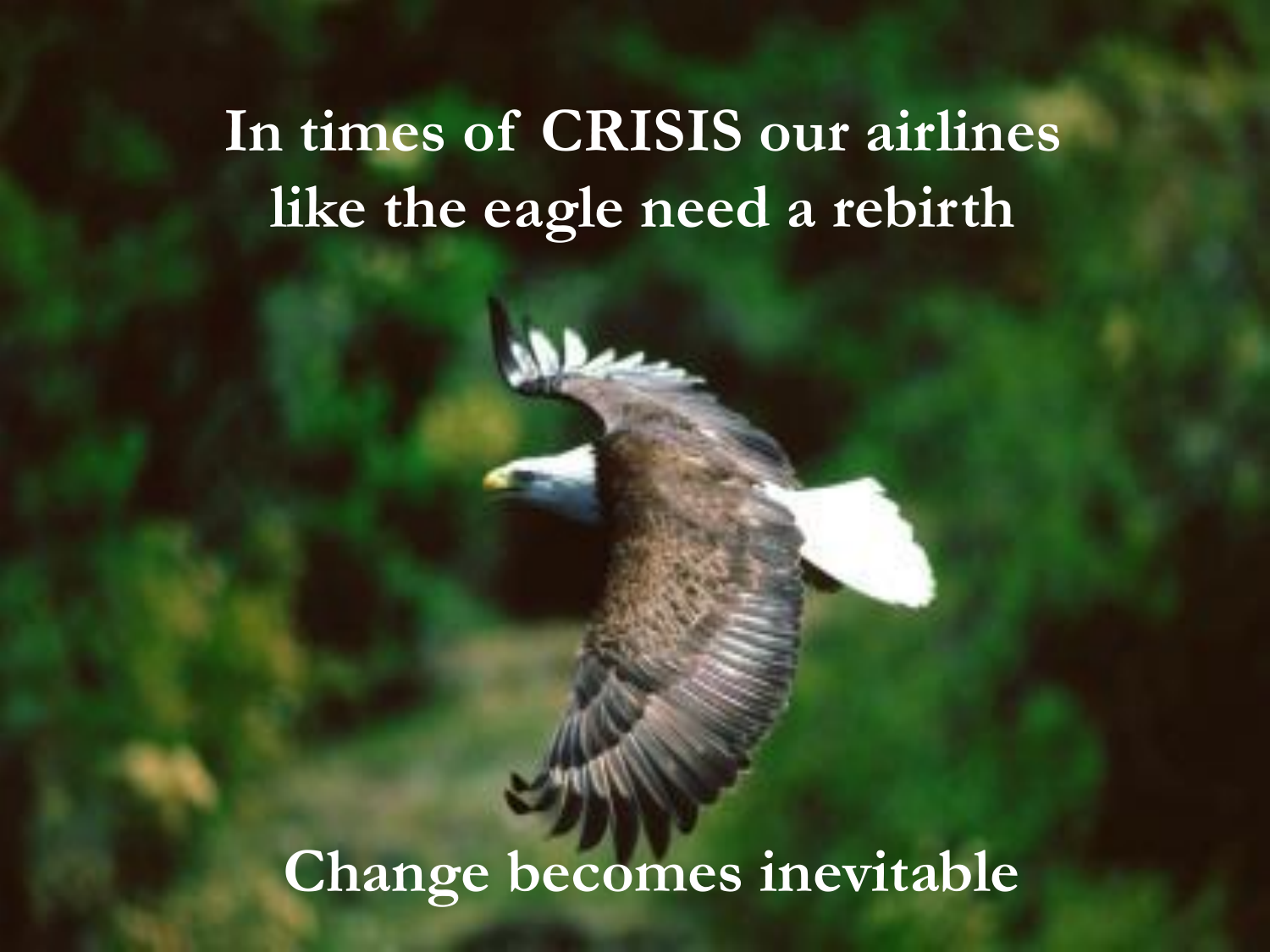## **Why is change needed?**

**Many times, in order to SURVIVE we have to start a change process**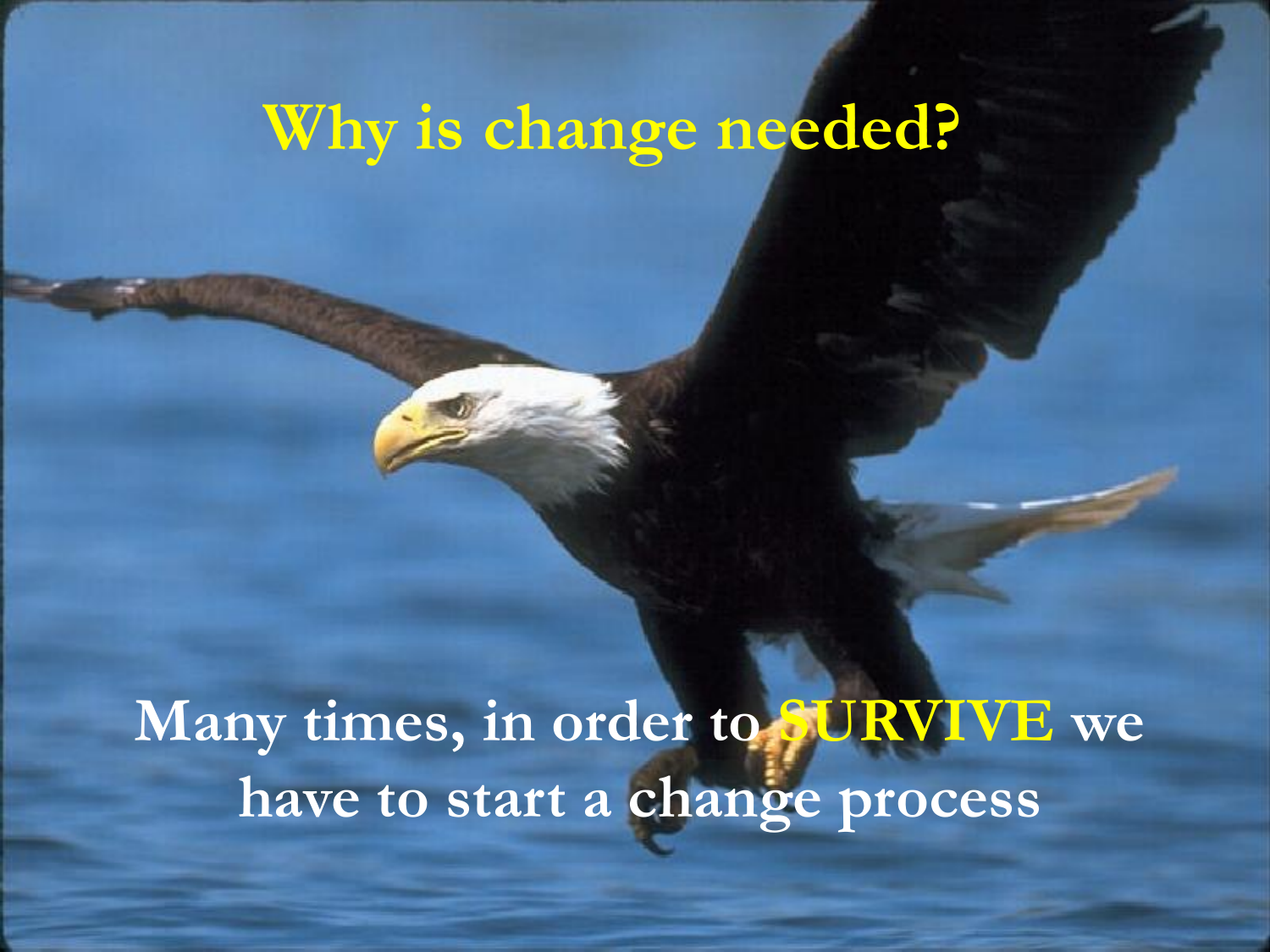#### **Why is change needed?**

**To become the BEST, we sometimes need to reinvent ourselves. Just like the eagle we must pluck out old memories, habits and other past traditions**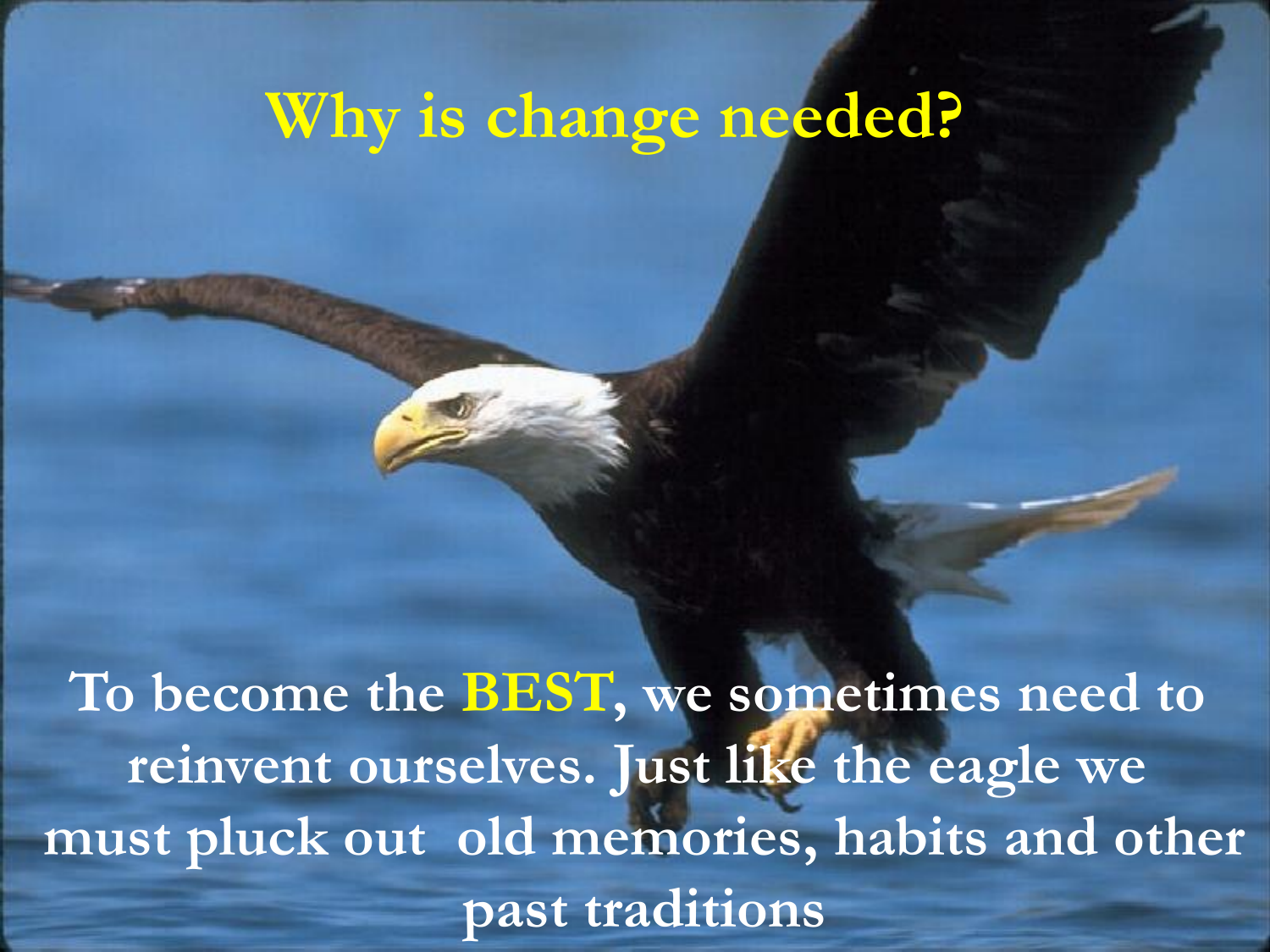#### **Why is change needed?**

**Only freed from past burdens and complacencies can we see and take advantage of the many opportunities and**

**BECOME THE BEST WE ASPIRE TO**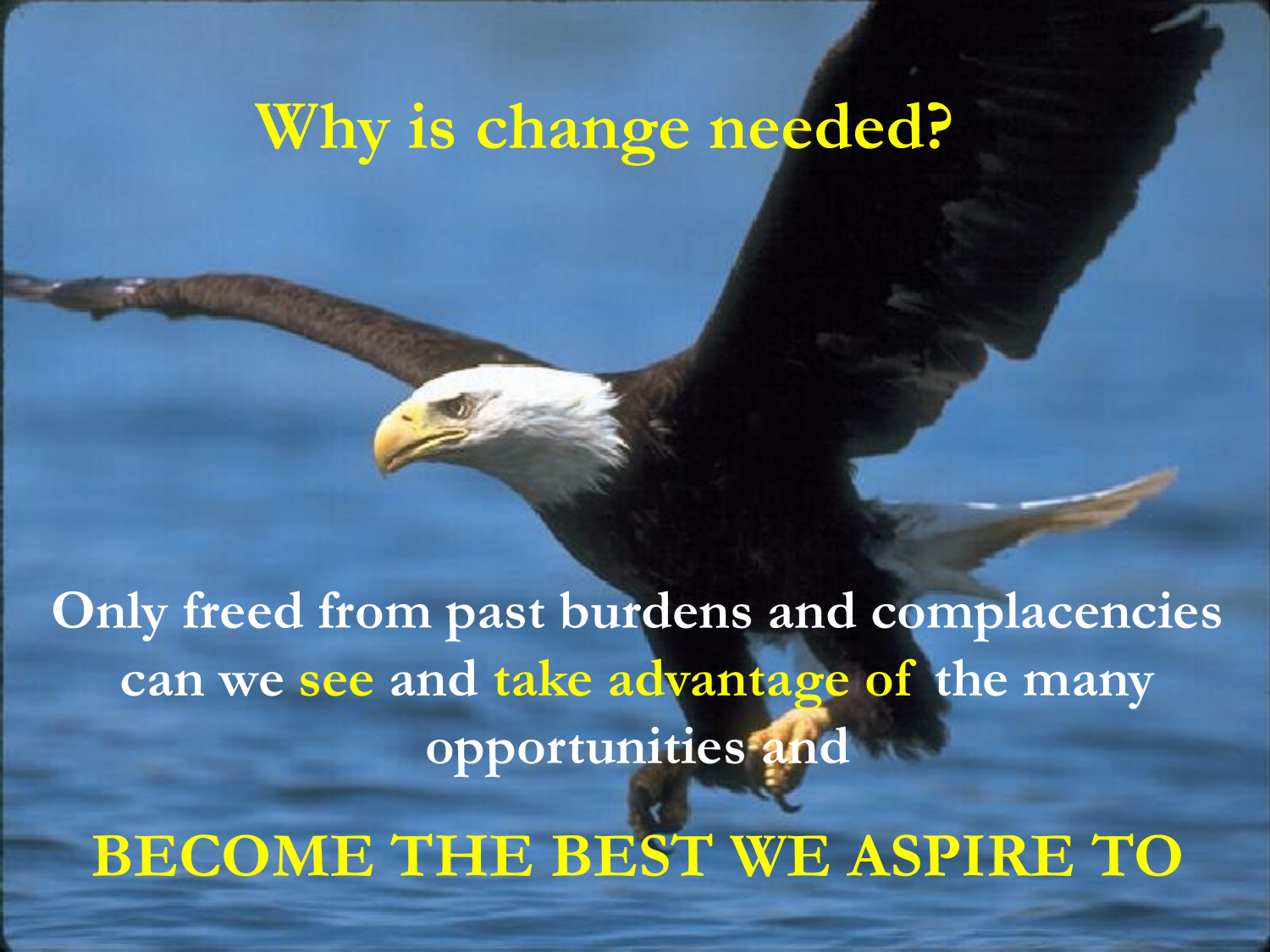#### **Change is Painful!**

**Just as the Eagle has to go through the painful transformation process to live longer so must airlines. Some decisions will be painful and difficult but we must focus beyond the current crisis**